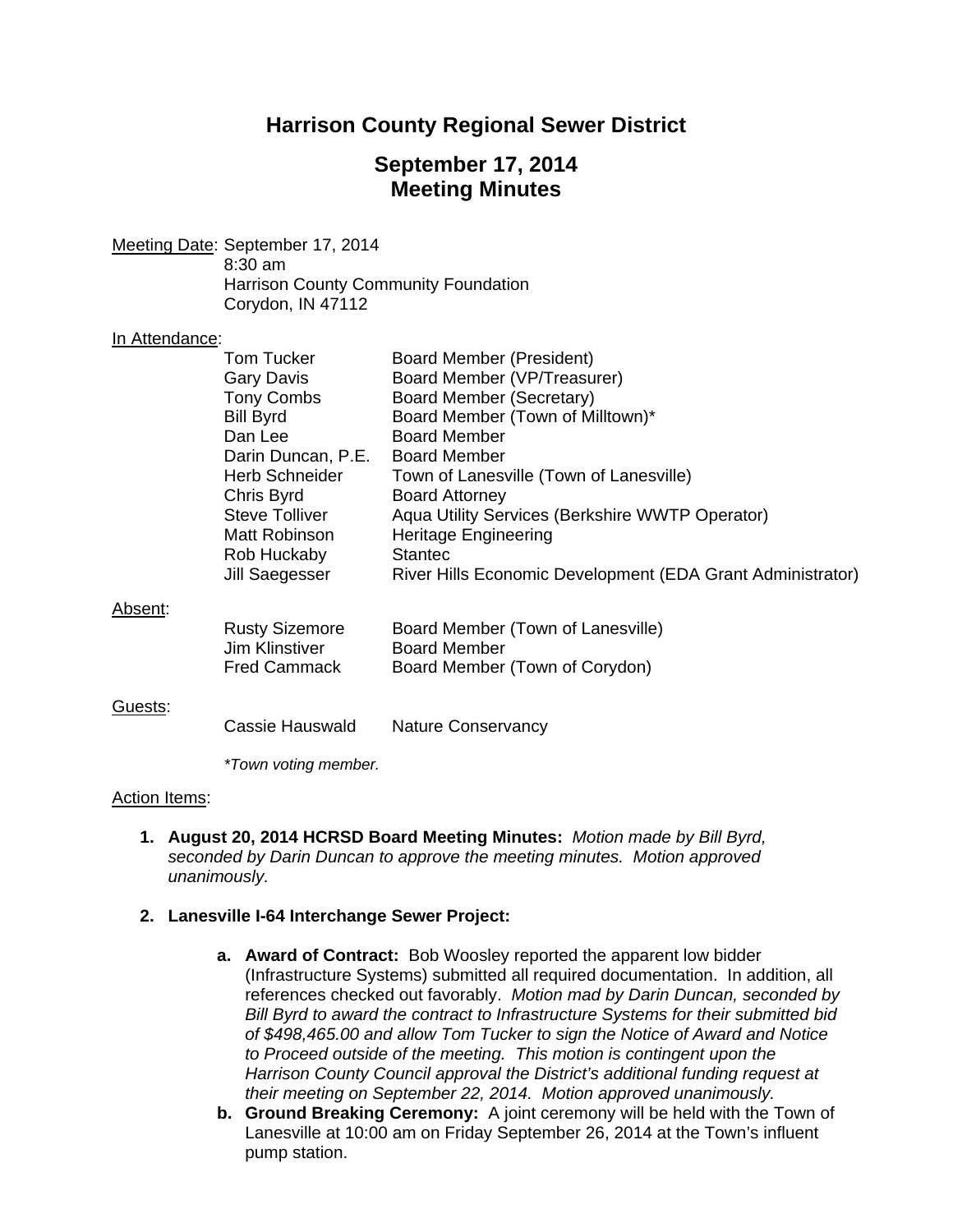HCRSD Mtg Minutes September 17, 2014 Page 2 of 4

## **3. New Salisbury Project Update:**

- **a. Construction Progress Update:** Bob Woosley reported the following items:
	- **i. Blower Tripping:** Contractor and Manufacturer's rep have both been on site to address the blower tripping issue. Bob indicated that the Contractor will be placed on notice that the warranty period for these items will be extended to ensure that all issues have been resolved (note: the blower tripping is caused by excess temperatures, with cooler weather now set in we will be unable to replicate the high temperatures of summer.)
	- **ii. Auto Dialer at EQ Basin:** Bob also informed the Board of a new issue that recently was discovered during the last rain event, the high level alarm did not sound and notify the operator. The Contractor is looking into this item.
	- **iii. Child Craft Lift Station:** The Contractor made repairs to a faulty O ring that allowed clean water (water used during start up and testing) to leak back into the wet well from the force main. The pump station is now back to normal function and it appears the leak has been corrected. As a result of this leak the water cycled over and over thru the wet well causing the pumps to run continuously during the month and resulting in a high electric bill. The District will seek reimbursement from the Contractor for payment on the high electric bill(s). Bob Woosley will notify the Contractor to expect receipt of this request for payment. Note: the District will wait until the electric bill for August is received to ensure that all overages are accounted for in the request to the Contractor.
	- **iv. Corydon Junction Road:** The County paved over top of the District's air release valves during their recent paving operations. A total of 3 air release valves were covered. Riser rings are being installed to correct this problem.
- **b. Hastings (aka Child Craft) Connection:** Still awaiting connection. Their Contractor expects to begin work in the coming weeks. It is hoped that this work will be near completion by the District's next meeting.
- **c. EDA Follow Up:** Jill reported that River Hills and Heritage Engineering are working on the final close out documents. Prior to submitting Child Craft must be connected to the sewer system.
- **d. Permit and Application for Sewer Connection:** Bob will send revised information out to the Board via email for comment prior to the next meeting.

## **4. Berkshire WWTP:**

- **a. Operations Report (August):** Steve Tolliver reported the plant remained in full compliance for August. *Motion made by Gary Davis, seconded by Tony Combs to approve the August operations report. Motion approved unanimously.*
- **b. Generator:** Steve reported all repair work has been completed on the blower and it is now back in service.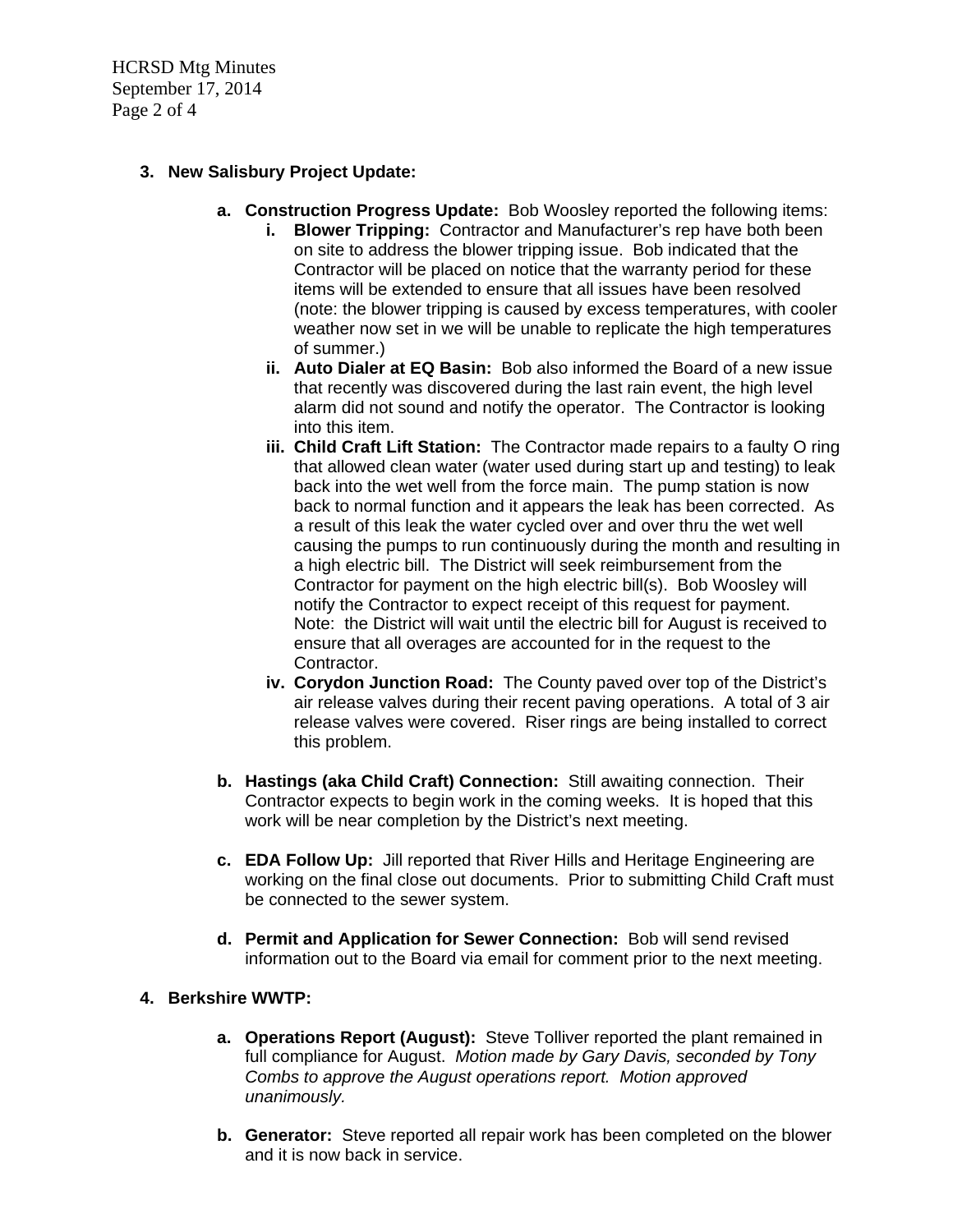HCRSD Mtg Minutes September 17, 2014 Page 3 of 4

- **c. Indiana 811 File Application:** *A motion was made by Darin Duncan, seconded by Dan Lee to allow Steve Tolliver to file the necessary 811 Application and to allow Aqua Utility Services to be the designated point of contact acting as the Operator and Locator on behalf of the District. Motion approved unanimously.*
- **5. Stormwater:** Rob Huckaby reported that all work is complete on the Lanesville and South Central Projects. There is a remaining balance of approximately \$2,281 in the grant funds allocated to the project. Rob will continue to follow up with each school and make site visits to check on each project periodically.
- **6. Sewer Use Ordinance (Ordinance No. 2014-02):** Chris Byrd presented the final version of the Sewer Use Ordinance to the Board. *A motion was made by Tony Combs, seconded by Gary Davis to adopt the ordinance. Motion approved unanimously.*

### **7. Treasurers Report:**

- **a.** Several of the New Salisbury customers were late paying their first sewer bills. It was agreed that all customers that paid past the stated deadline will be assessed a late fee.
- **b.** *Motion made by Bill Byrd, seconded by Dan Lee to accept the August Treasurer's Report. Motion approved unanimously.* 
	- i. Gary Davis informed by the Board he is reviewing an item in the Income Statement as it relates to the Gross Margins for the Medical Campus. The numbers appear skewed. He will work with Aqua Utilities to work out any kinks in the new billings system. Note: Aqua is now providing all billing services for the District.
- **c.** *Motion made by Gary Davis, seconded by Tony Combs to pay the following claims. Motion approved unanimously.*

### *District Checking Account:*

- i. Aqua Utility Services billing/supplies./generator mtn.  $$4,433.25$ ii. Aqua Utility Services – Sept WWTP operations  $$2,424.61$ iii. Town of Corydon – August sewer bills  $$5,072.10$
- **d.** *Motion made by Gary Davis, seconded by Bill Byrd to approve the following invoices. Motion approved unanimously:* 
	- i. Heritage Engineering HCRSD Mgmt & Project Support (Aug) \$4,280.80
	- ii. Heritage Engineering Lanesville Interchange Sewer Project \$4,039.13
- **e.** *Motion made by Bill Byrd, seconded by Tony Combs to approve the following invoice. Motion approved unanimously.*
	- i. Dillman, Chastain, & Byrd Mtg Attendance/Sewer Use Ord. \$150.00